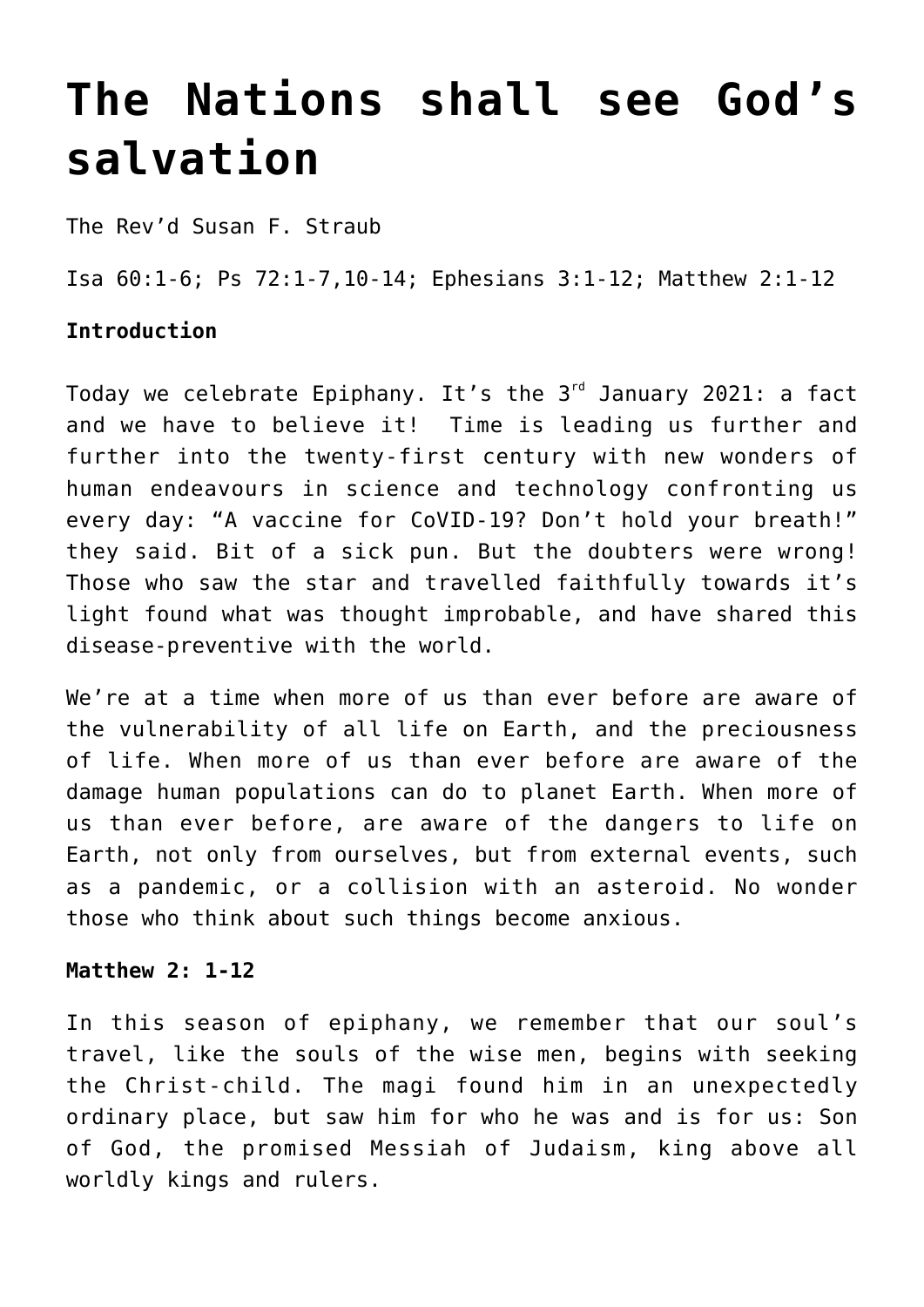St. Matthew shows us that awe and humility are not attributes solely of the poor and lowly. The shepherds in St. Luke's gospel saw wonders in the heavens, came to the place where Jesus lay, and worshipped. Likewise, those magi, kings and spiritual authorities in their own lands, came and worshipped, just as Queen Elizabeth will do in the chapel royal on Wednesday, the  $6<sup>th</sup>$  of January, the actual feast day. As we know, her family motto is 'Ich dien', 'I serve'. The magi too bowed their heads and were able to bring gifts from their material wealth: gold, frankincense and myrrh.

We find ways of bringing our gifts to the Christ-child. Each of us is in a sense a king, in that we make our own decisions, yet each of has at some point voluntarily decided to come to the Christ-child. I remember coming to church as a thirtysomething wife and mother, and wondering: I know about Jesus, but how is he Son of God? Each of us has come to face him and brought whatever it was that we thought identified us, the kind of people, group, tribe, category even, to whom we felt we belonged.

Like the wise men, once we've seen and experienced for ourselves the saving love of Christ, God helps us to keep him alive and guard him from the Herods of our age.

When I was Chaplain and Student Counsellor at St. Mark's College, a residence and community of university students, an exchange student who'd grown up in Eastern Germany under Soviet communism told me: "When I was thirteen, I wanted very much to be confirmed. I had to choose. Confirmation in my church meant I would not be allowed to go to university at the end of secondary school. I chose to be confirmed. In 1989, the Berlin wall came down and things started to change." And there she was in the mid- nineties, a university exchangestudent.

A woman in her 50s was quoted in a newspaper last weekend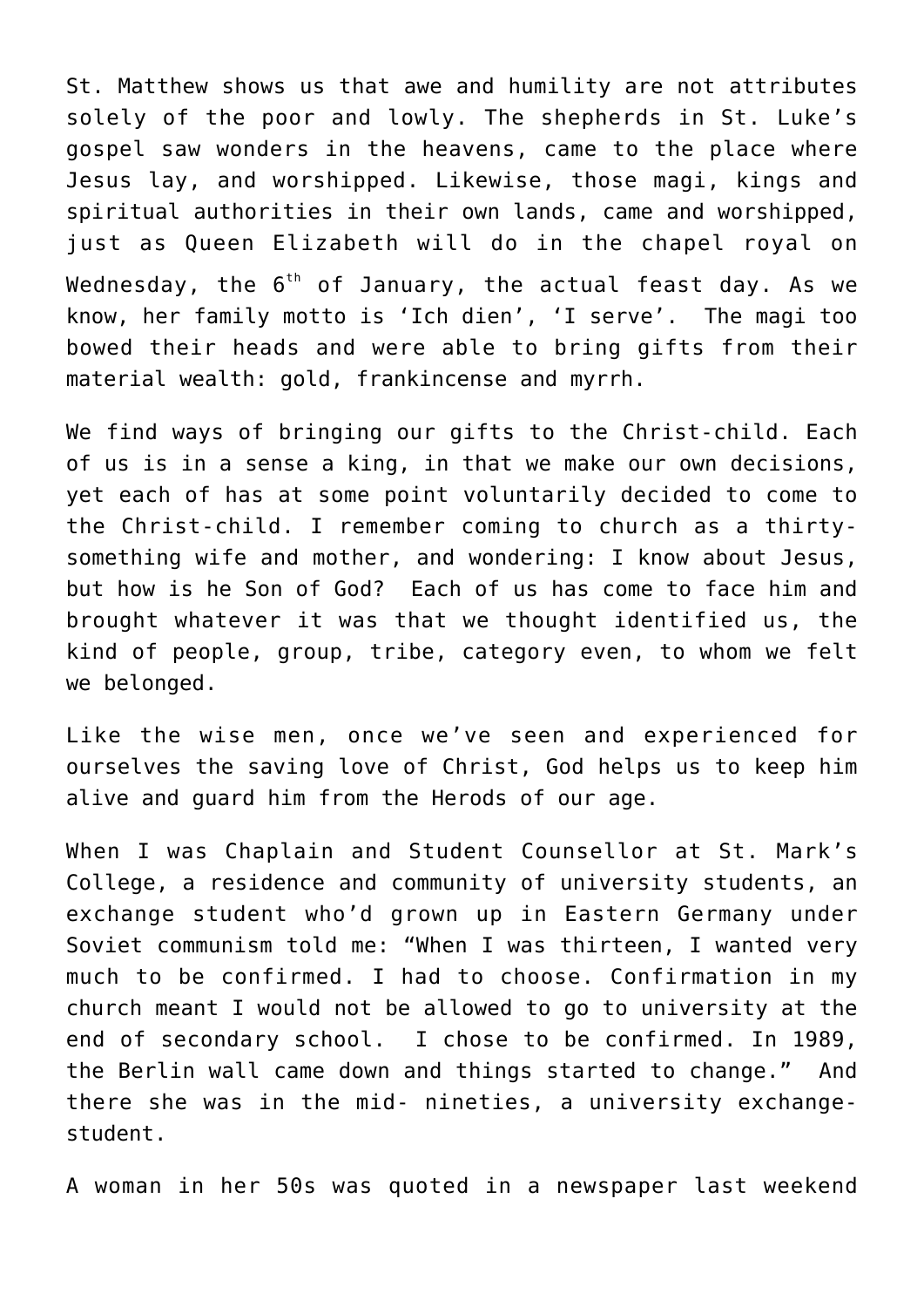(Weekend Australian,  $26-27$ <sup>th</sup> December 2020) of how her she was guided to find Jesus, the anointed king of Christians' hearts, minds, and wills: "I was 16 when my classmate shared the Gospel with me. She invited me to join a small Christian fellowship. I found that God was touching my heart and found a peace with Jesus which is hard to express." Christians are forbidden to share the gospel. As of early this year (2020), it is illegal for those under 18 years to attend church in China.

Back in 2010, to enter China on a holiday visa in 2010, I had to sign a declaration that I would not proselytize while I was there, as the missionaries had many years ago. However, a market stall-holder told a friend and me of his faith and experience as a Chinese Christian. How it was that because he and his wife acted in faith to keep their second child, he lost his prized government job and became a stall-holder for his artist-wife.

Why the Herods' calculating, sometimes murderous fury? The love of God cannot be controlled.

From the Christ-child we celebrate today shines forth the both the creative and redeeming power of love. His mother, Mary said 'Yes' to God in faith, even though she would have realised the predicament she would bring to herself and her family. Both St. Luke and St. Matthew are at great pains to show by genealogy that Jesus was not only of good family, something greatly prized in the Middle Eastern culture of his day, but indeed royal, in the line of King David, no less. Since she was betrothed to Joseph, in a marriage contract that would have required divorce to dissolve, some might have accused her of adultery, others might have blamed her father for not protecting her. The situation was a mess. It was Joseph's love of God, which went against *his* self-interest, that redeemed her, bestowed the righteousness of the law on her as his wife. Together they presented Jesus at the Temple